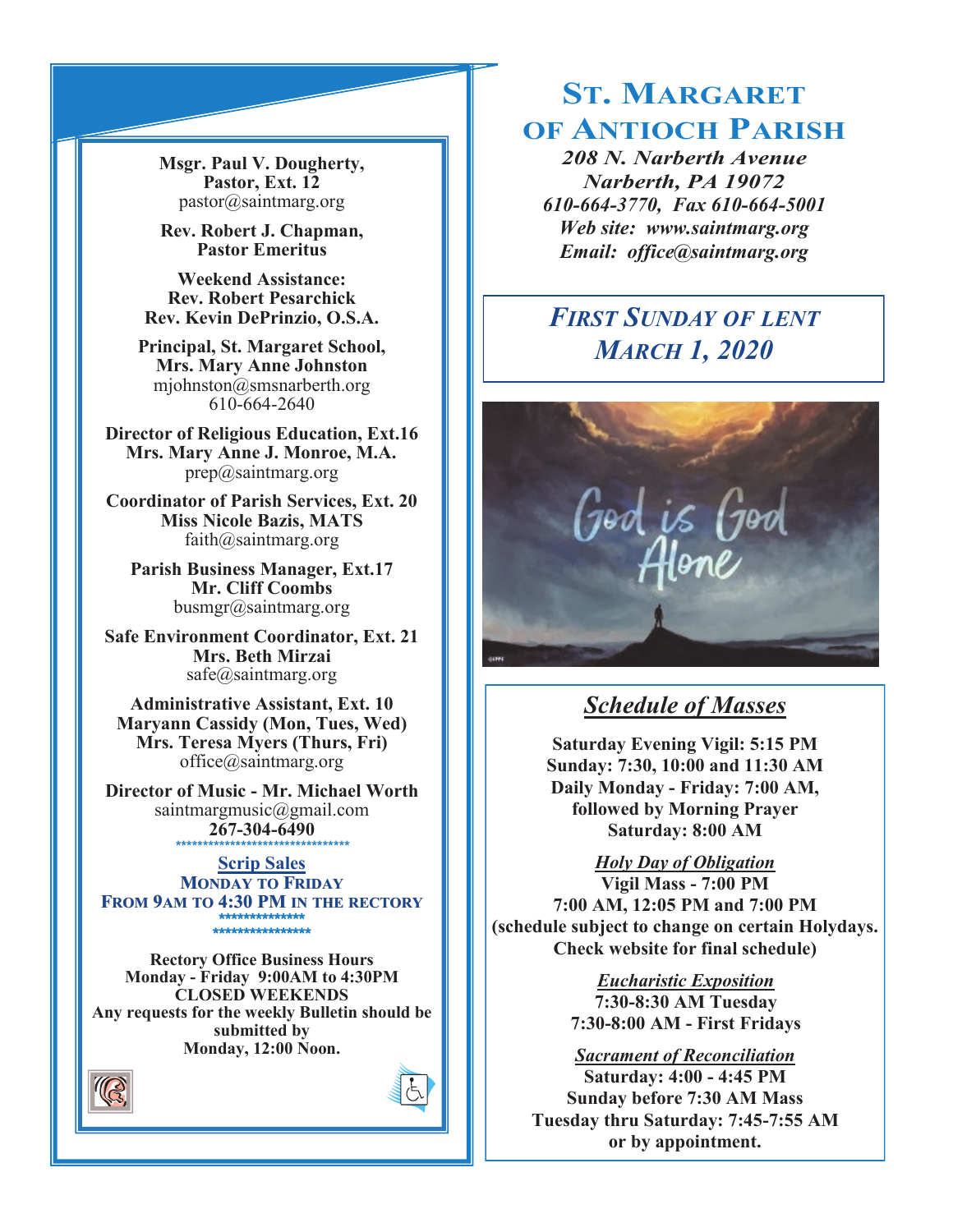### *FIRST SUNDAY OF LENT*

Reflection by Rev. Leonard N. Peterson

 Here at the start of Lent, our one great penitential season, the Church presents us with the Bible's "take" on temptation. We find that our original parents were easy targets for what Scripture calls that "most cunning of all the animals the Lord had made." What that lowdown snake in the grass proposed to Adam and Eve was the possibility of being God. We are not exempt from the same temptation even if we may only admit it to our best friend or confessor. It's the desire once and for all to be in charge. To decide what is and what will be.

 Bearing in mind that Adam and Eve never called on God for help, the proposition wound up being too much for Adam and Eve. So they gave in and ate that famous fruit of the one forbidden tree in the center of the garden. What they lost was incalculable. Gone were unbridled wisdom and total innocence. What they gained was shame and a run to make loincloths and note the lock on Heaven's gates.

 That was the situation until the long-planned and righteous reversal of things began on one holy night in the little town of Bethlehem. The Babe born then and there would later be called the "second Adam" by the man we call "St. Paul."

 Whatever temptations haunt our days all boil down to a defect in our wills and a fragile love for God. Except for Mary our Mother and the saints, our hearts are divided. We just do not want to risk losing whatever of wealth, power, fame, that we have, or think we have. Jesus was perfect love for God His Father, so that none of those three entities had any attraction for Him. Nothing would ever get in the way of His love for His Father.

 Two action plans I would suggest for this Lent. First, sit still long enough to identify your particular temptations. Jot them down in a personal Lenten notebook. Then plot your "battle plan." Best for this are the traditional practices of Lent prayer, fasting and alms giving. Like a plan to lose weight, such a program requires discipline and exercise. The latter does not mean a gym workout but a more frequent walk up the parish church aisle to feed on Christ's Body and Blood in the Eucharist.

 Allow me to close with a somewhat humorous Lenten caution. It is important to recognize that temptations are certain to ring your doorbell; but it's your own fault if you ask them in to stay for dinner. Take care to enjoy your new week and don't be a stranger in the pews.



# **Tax Information for 2019**

**To properly claim your donations to the Church, the IRS may require a donation receipt.** To request your information go here **http://tinyurl.com/stmargtax** or contact the

rectory during normal business hours, 610-664-3770.

# **Mass-Intentions**

- **MONDAY, March 2**<br>7:00 AM Ph **Philip Foelster**
- **TUESDAY, March 3 7:00 AM Rosemary Healy**
- **WEDNESDAY, March 4**<br>7:00 AM Mae Pa **7:00 AM Mae Pasquariello**
- **THURSDAY, March 5 7:00 AM Priscilla Colbert**
- **FRIDAY, March 6 7:00 AM Mary Ellen Nodolski**
- **SATURDAY, March 7 8:00 AM Edmund Zelno**

**Msgr. Dougherty offers a Mass each Sunday for all the parishioners and for those enrolled in the church memorial fund.**



**THE WEEK OF MARCH 1, 2020 THE SANCTUARY CANDLE WILL BURN IN MEMORY OF NICHOLAS CIPRIANI.**

#### **Weekend Mass Schedule March 7-8**

*(Priest scheduled is subject to change)* **Saturday, March 7** Confessions 4:00 - 4:45 PM - Fr. Pesarchick 5:15 PM - Fr. Pesarchick **Sunday, March 8** 7:30 AM - Msgr. Dougherty 10:00 AM - Fr. DePrinzio 11:30 AM - Fr. DePrinzio

| <b>THE STEWARDSHIP REPORT</b>              |    |          |
|--------------------------------------------|----|----------|
| <b>Weekend of February 23, 2020:</b>       |    | \$10,113 |
| <b>Including Electronic Funds Transfer</b> | £. | 665      |
| <b>Mail In:</b>                            | S  | 1,040    |
| <b>Parish On Line:</b>                     | S  | 1,685    |
| <b>Envelopes:</b>                          |    | 210      |

## **The Weekend of February 24, 2019: \$9,314**

**I sincerely thank you for continuing to live faithful stewardship. God bless you and your families.** *Msgr. Dougherty*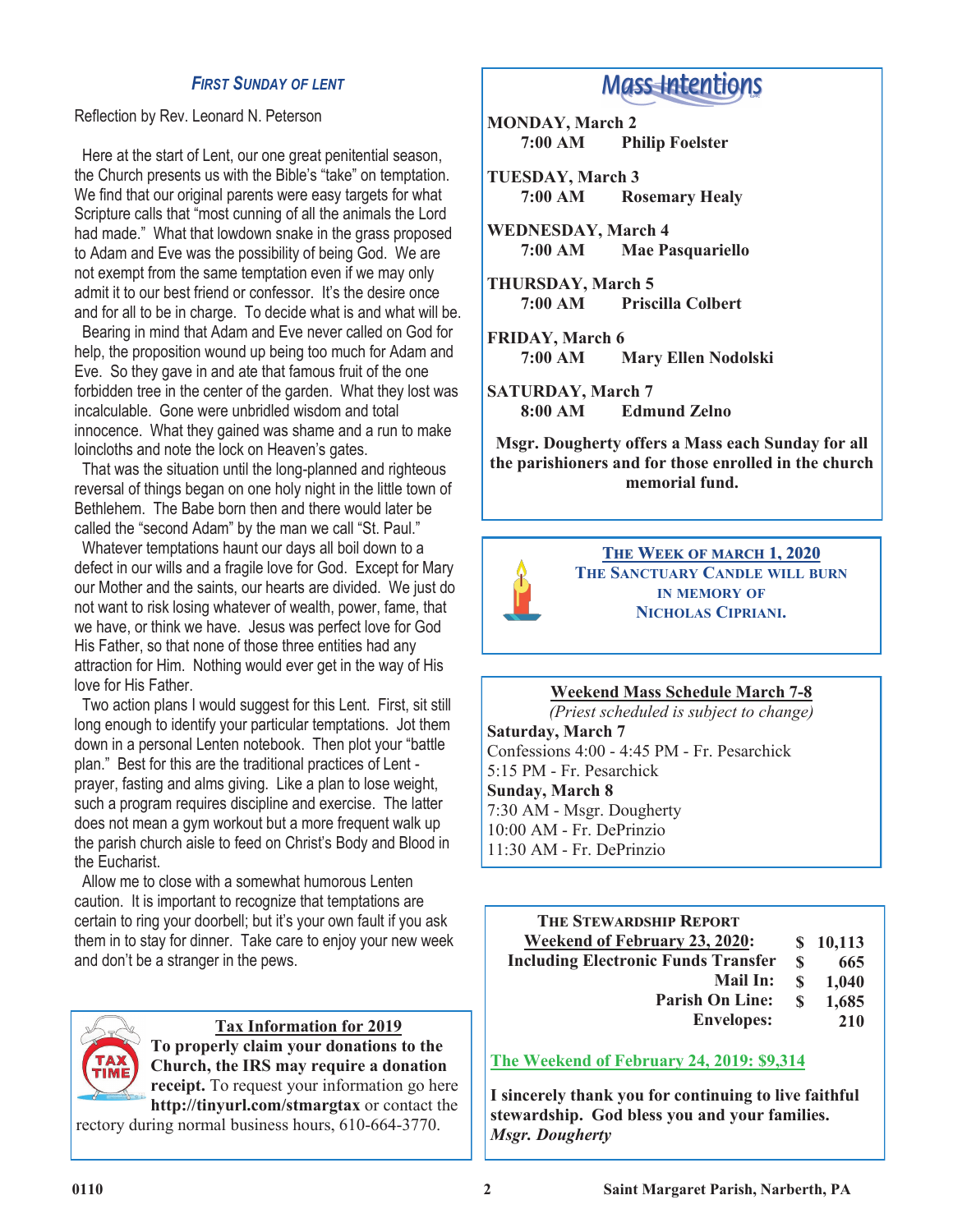#### **Parish Theme for 2019 - 2020** The Family: a Communion of Life and Love

# **From the Pastor**

**Lent: a Penitential Season** – Lent is a time we focus particularly on turning away from our sins and back to the Lord. Prayer, fasting and almsgiving are the means by which we repent of our sins and renew our commitment to Jesus Christ. Fasting, or any act of sacrificial penance, is a means by which we call to mind our sins, make an act of sacrificial love to the Lord, and discipline our wills to choose the way of God. The discipline of Lent helps to make us better disciples, more willing and able to give ourselves to Christ and to choose his will in our lives and daily decisions. May our acts of discipline this Lent be done out of love for the Lord and help us to love and serve him more fully.

**Little Black Books** – The little black books are available for your use during Lent. The books contain a daily reflection that can help you to experience better the meaning and value of Lent and strengthen your relationship with the Lord. The books are available at the doors of Church. Please take and read. Just a few minutes each day can make a dramatic difference in our spiritual lives.

**Tuesday Evening Confessions** – This Tuesday, and every Tuesday during Lent, confession will be available from 8:00 – 9:00 pm. Lent is a good time to receive God's forgiveness and open our hearts to the healing power of his love.

**Stations of the Cross** – During Lent we meditate on the suffering the Lord endured for our sins. The Stations of the Cross is a powerful devotion that helps us to enter into deep sorrow for our sins and to appreciate the depth of Christ's love for us as we contemplate all that he suffered on our behalf. Stations are held on Friday evenings at 7:00 pm in the Church.

**Speaker for Catholic Relief Services Next Weekend** – In conjunction with Operation Rice Bowl, a Catholic Relief Services Sponsored Lenten Activity, Deacon Joseph Petrauskas, a permanent deacon from the Diocese of Allentown, will be speaking at all the Masses next weekend. Deacon Petrauskas is a Global Fellow for Catholic Relief Services who speaks in parishes about the good being done by Catholic Relief Services for the needy throughout the world. **Adult Faith Formation** – Dr. Antoine Raymundo will be at our parish on Wednesday, March 11 at 7:00 pm in the Annex to speak on Fatherhood, Marriage and Pro-Life issues. Cone and join us for this Lenten opportunity to deepen the knowledge of our faith and grow in God's wisdom and grace.

**Church Teaching: Conversion** – The human heart is heavy and hardened. God must give man a new heart. Conversion is first of all a work of the grace of God who makes our hearts return to him: "Restore us to thyself, O Lord, that we may be restored!" God gives us the strength to begin anew. It is in discovering the greatness of God's love that our heart is shaken by the horror and weight of sin and begins to fear offending God by sin and being separated from him. The human heart is converted by looking upon him whom our sins have pierced. (from the Catechism of the Catholic Church)

**Spiritual Thought** – In these days, let us add something beyond the usual measure of our service, such as private prayers and abstinence in food and drink. Let each of us, over and above the measure prescribed, offer something of our free will in the joy of the Holy Spirit. (Rule of St. Benedict – regarding Lent)

**A Little Humor** – A teenage girl received a note from her boyfriend that said: I would swim the mighty ocean for one look into your eyes. I would walk through a wall of flames for a touch of your hands. I would leap over the deepest chasm to hear one kind word from your lips. He signed it: Love, Ted. P.S. I'll be over Sunday night, if it doesn't rain.

#### **FAST AND ABSTINENCE AND OTHER ACTS OF PENANCE FOR LENT**

The Bishops of the United States prescribe, as minimal obligation, that all persons who are fourteen years of age and older are bound to abstain from eating meat on Ash Wednesday, February 26, 2020, on all the Fridays of Lent and Good Friday. Further, all persons eighteen years of age and older, up to and including their fifty-ninth birthday, are bound to fast by limiting themselves to a single full meal on Ash Wednesday and on Good Friday, while the other two meals on those days are to be light.

All the faithful are encouraged, when possible, to participate at Mass and to receive the Holy Eucharist daily, to celebrate frequently the Sacrament of Penance, to undertake spiritual reading, especially the study of the Sacred Scriptures, and to participate in parish Lenten devotions as well as Lenten education programs. Adoration of the Blessed Sacrament is especially recommended.

All are encouraged to participate in Operation Rice Bowl which has aided countless hungry persons here in the Archdiocese as well as throughout our nation and our world.



Please remember in your prayers the soul of Gerard Keaveney who recently passed away. May he rest in peace and his loved ones be comforted.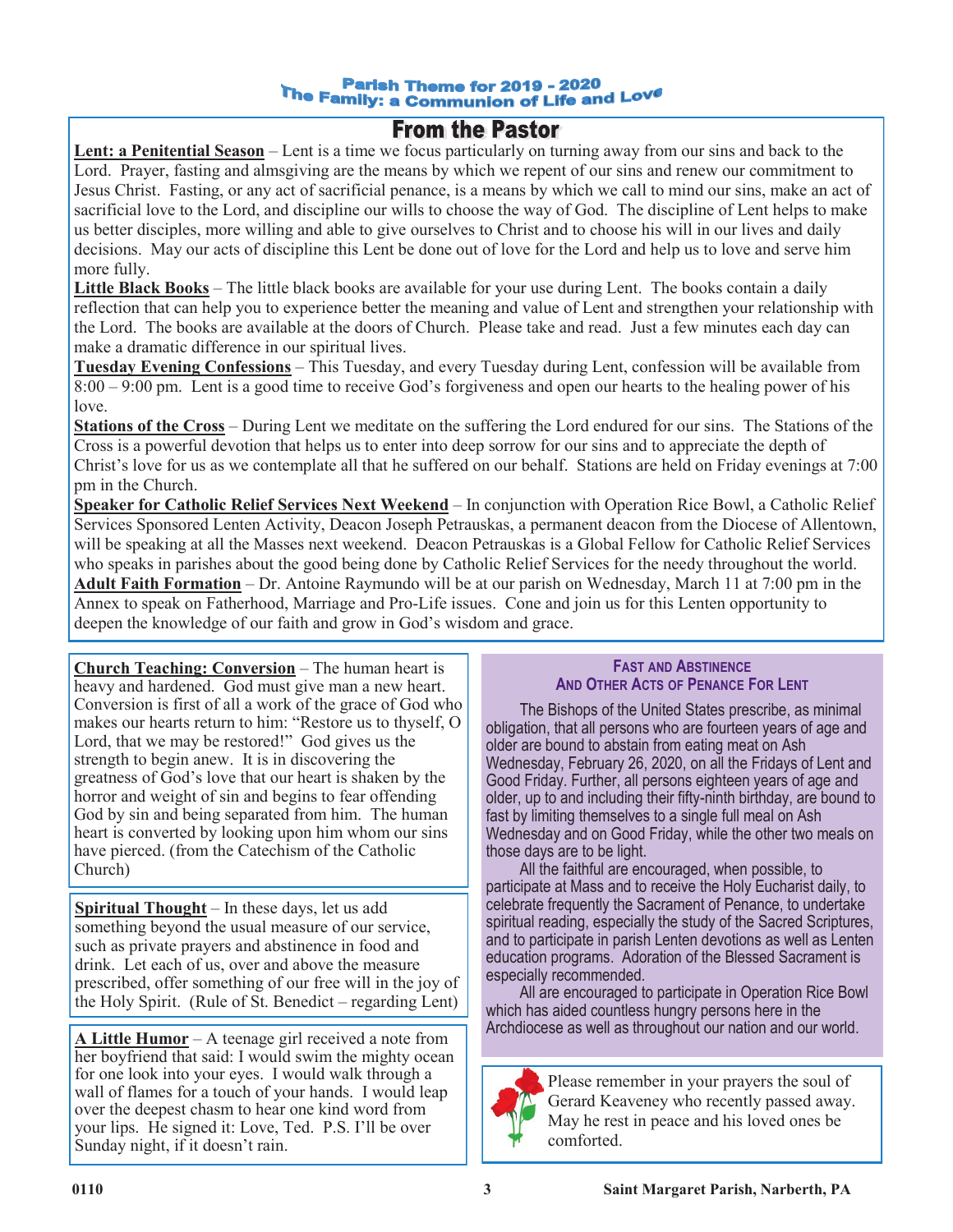



#### **St. Margaret School, is having on-going registration for children grades Pre-Kindergarten (must be 4 years on or before September 1st). Walk in Wednesdays (9 AM - 11 AM) are available for tours. Email Mrs. Becker: [info@smsnarberth.org](mailto:info@smsnarberth.org) for more information.**

#### **Designer Bag Bingo**

Thank you to all who supported our annual Designer Bag Bingo event last week. It was a huge success. Thank you to Sandy Shopa, Nancy Scholz and Julie McCabe who coordinated this event. Hope to see you all next year.

**Back by Popular Demand! Lenten Captain Chucky's Crab Cake Sale (SMS 8th Grade fundraiser)**  Order form is inserted in this week's bulletin.

#### **Classroom News**

**Grade 6** - Students are excited that they will be going to the Revolutionary War Museum on 3/16 as part of their studies! They will be taking a facilitated tour, seeing the video *Washington's War Tent*, and participating in an activity: Spy on Philadelphia. This is going to be an awesome learning experience for the class!

**PKB-Mrs. Holston** - PK students are learning to find ways to connect math with art. They read a fun story called 10 Black Dots by Donald Crew and then created their own pictures using 10 black dots.

**Kindergarten** - Students celebrated the 100th Day of School. To show their school spirit and commemorate this special day, the class dressed like they were 100 years old! It was a fun and exciting day. The Kindergarten students were very creative!



U

# *MAGGIE'S PUB - Saturday, March 14, 2020*

**MAGGIE'S PUB** is the place to be on St. Patrick's Day Weekend when everyone is Irish! Thank you to all our families and sponsors for this year's Maggie's Pub! **Bronze Sponsors:** Mary Ann and Kevin Johnston. **Blue & White Sponsors:** The Marzolf Family. If you would like to be a sponsor, email Monica Lawrence at monicamlawrence@yahoo.com.

### *Congratulations!*

#### *Merion Mercy Academy 2019-2020 First Semester Honor Roll*

| Grace J. Brazunas     |
|-----------------------|
| Regina P. Passarella  |
| Violet C. Lorei       |
| Isabella M. Hennessey |
| Moira K. Byrne        |
| Erica M. Belden       |
| Margaret A. lannone   |

Grade 12 Distinguished Honors Grade 11 Distinguished Honors Grade 10 Distinguished Honors Grade 9 Distinguished Honors Grade 11 Honors Grade 10 Honors Grade 9 Honors

# *The Prep*

#### *First Semester 2019-20 Academic Honors*

Ethan R. Cook Maxwell J. Coyne Daniel J. Friedlander Denis J. Gallagher Martin T. Gallagher Noah J. Klick

**THE** 



# **We welcome into the Church**

 *Siobhan Marguerite Lamb daughter of Patrick and Jeanne Lamb* 

Congratulations to the family on the Baptism of their child,



# *CYO Spring Sports* **Baseball**

3rd & 4th Grade; JV - 5th to 6th Grade; Varsity - 7th to 8th Grade **Track**

#### 1st to 8th Grade

Registration is now open. All participants must be registered prior to attending practice which will begin on  $3/2/20$  for baseball grades 5-8, and mid-March for all other sports. Please visit http:// stmargaret.website.sportssignup.com for information and registration.

# **UCRICE**<br>**BOWL** Hunger in Our World

When Jesus fed the 5,000, he said, "Give them some food yourselves." Reflect on the challenge of global hunger. How can you contribute to support the hungry in your community? Visit **crsricebowl.org** for more.

> **HELPING OTHER PEOPLE IN EMERGENCY Week of March 1, 2020 Pam Owsik 610-659-7021**

**Please call as early in the week as possible**.

**PREP**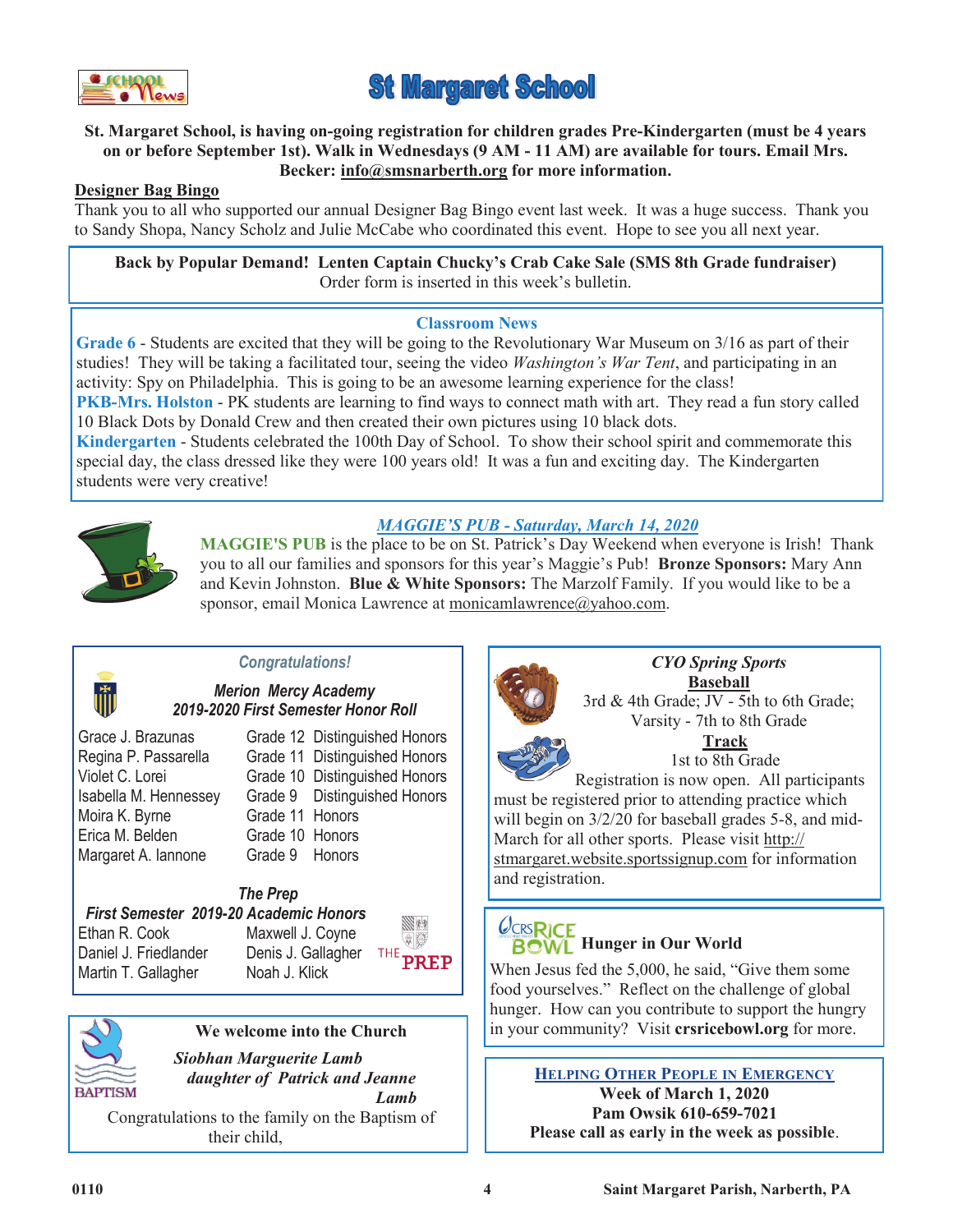#### **Food Collection Weekend** - Next

Weekend is our monthly food collection weekend (March  $7 & 8$ ). This



program collects non-perishable foods each month for the Archdiocesan Community Food Distribution Centers Program. They provide food for 40 Food Cupboards throughout the Philadelphia area. All items should be brought to the school Cafeteria next weekend. Thank you for your generous support of this program.



To help with the food collection, two weekends a year, please contact Henry Hockheimer at HockheimerH@ballardspahr.com



*Upcoming Opportunities for Retreat* and *Reflection*

# *Life Awareness Retreat*

**March 20-22, 2020. Arrival: Friday 4-6 PM, Departure: Sunday 1 PM Mother Boniface Spirituality Center, 3501 Solly Ave, Philadelphia**

For ages 18-45, an opportunity to disconnect and plug into the Voice of God. RSVP by March 11 to Sr. Ivette Diaz at Idiaz@mercymidatlantic.org or 494-562-1574.

# *Women's Spirituality Retreat*

# **April 3-5, 2020**

**Marianist Family Retreat Ctr, Cape May Point, NJ** Join with other women in an exploration of your own story and the stories of women in faith during this weekend of rest and renewal. For more information, visit www.capemaymarianists.org or call 609-884-3829.

#### **LITTLE SISTERS OF THE POOR Spring Concert -**

### **Scythian and McLean Avenue Band**

Come enjoy lively Irish music on Saturday, March 30, at Villanova University's Jake Nevin Fieldhouse, benefiting the elderly



poor of Holy Family Home. Tickets are \$50 (\$20 for students, \$10 for children 12 and under), and includes admission, food, and drinks (valid ID required). For reservations, please send your name, address, phone number and check to: Sr. Veronica, Holy Family Home - Dept PB, 5300 Chester Ave., Phila., PA 19143. For more information or credit card payment, visit our website at www.littlesistersofthepoorphiladelphia.org. Thank you for your prayers and support!



**Man Up Philly 2020** – Newly appointed **Archbishop Nelson J. Perez** will be **LP** celebrating Mass at Man Up Philly this **PHILLY** year! The Event, which is the 12th Annual Archdiocesan Catholic Men's Conference,

takes place on Saturday, March 7 at the Neumann University Mirenda Center, Aston, PA. Visit ManUpPhilly.com for more information or to register. Share with your friends. Save 10% with the Discount Code: **PEREZ.**

*NO GREATER LOVE - SACRIFICE OVER SELF*

# **MEET DEACON JOE PETRAUSKAS AND LEARN MORE ABOUT CATHOLIC RELIEF SERVICES**

Please join in extending a warm welcome to Deacon Joe Petrauskas, a Catholic Relief Services Global Fellow, who will be visiting our parish the weekend of March 7 and 8. Catholic Relief Services (CRS) is the official international relief and development agency that assists the poor and vulnerable in more than 100 countries on behalf of the Catholic Community in the United States. Deacon Joe is part of a national effort to raise awareness on behalf of the poor overseas and to provide different opportunities for you to get involved in the work of CRS. Deacon Joe, through his homily at all Masses, will discuss the work of CRS including his trip as part of a CRS delegation to Egypt in January 2017. He worked firsthand with Syrian and Sudanese refugees and asylum seekers in the programs that CRS is administering in that country. Deacon Joe is from the Diocese of Allentown where he resides with his wife of 47 years and family.



*Come & See Weekend St. Charles Borromeo Seminary*

Men who are discerning a possible call to the priesthood are invited to attend a **Come & See Weekend** at St. Charles Borromeo Seminary. There is no cost for the weekends and a single room and meals are included. Discerners will have the opportunity to gather with the Seminarian Community for Mass and Liturgy of the Hours, and engage in discussions and activities with the seminarians.

**Upcoming Dates are:**

**High School Men Saturday, March 14 - Sunday, March 15, 2020 Post-High School Men**

**Friday, April 24 - Sunday, April 26, 2020.** To register, visit heedthecall.org/comeandsee or contact Sue Matour at smatour@archphila.org or 610-667-5778.